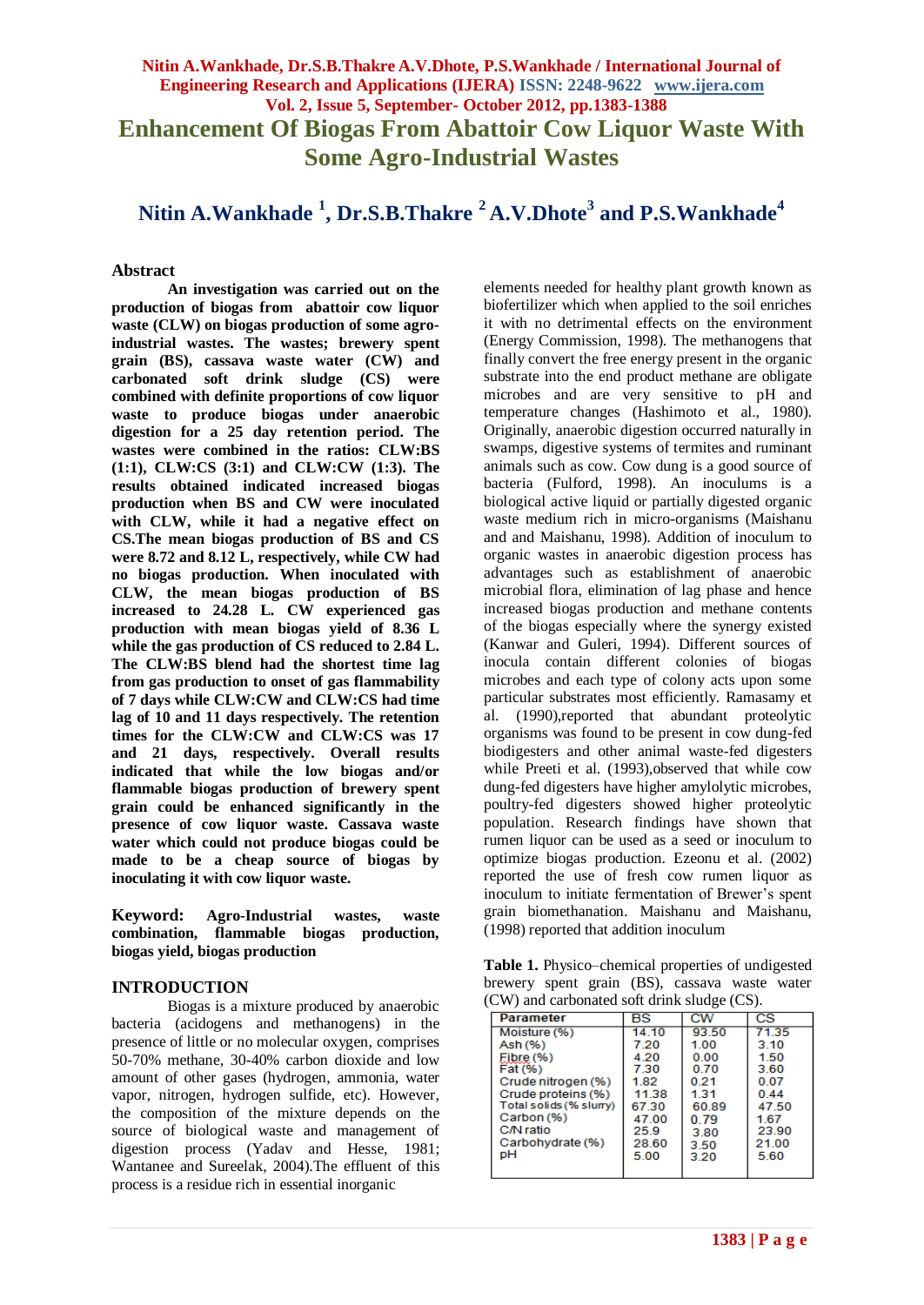to biogas digesters enhan-ced gas generation, concluding that the age of inoculum was found to be influential especially in specific gas production, cumulative gas production,retention time and percentage degradation of solid particles.In all these reports of investigation using cow dung inoculum, the inocula were prepared from cow dung mass prior to the anaerobic digestion process or collected from a digester slurry already producing flammable gas. Cow liquor waste (CLW) which is a mixture of waste water and blood from the activities of slaughtering a cow has constituted a nuisance in terms of the putrefying odour to areas where abattoirs are sighted and hence utilizing them for biogas production could be a major means of disposing the waste water and consequent source of energy generation. The agro-industrial wastes; brewery spent grain (BS) cassava waste water (CW) and carbonated soft drink sludge (CS) are readily available as a result of manufacturing activities in the country. However, thir yield of flammable biogas when subjected to anaerobic digestion is very poor. This has been attributed majorly to their low pH (acidic) (Uzodinma et al., 2007).The present study tried to investigate the effect of abattoir cow liquor waste as an inoculum on the biogas yield of these agro-industrial wastes. The cow liquor waste (CLW) was added to the agro-industrial wastes (BS, CW and CS) in the ratios of CLW:BS (1:1), CLW:CW (1:3) and CLW:CS (3:1), respectively.

#### **MATERIALS AND METHODS**

Fresh abattoir cow liquor waste was collected from a local market in the Amravati town of Maharastra state and was used without further preparations. The brewery spent grain (BS) was collected from Amravati breweries limited while the carbonated soft drink sludge (CS) was collected from bottling company limited,Amravati.. The cassava wastewater (CW) was procured from a local garri processor at the Amravati town. The biodigesters used for the study were of 1 m3 capacity *constructed* locally at the Prof .Ram Meghe Institute of Technology and Research,Badnera. Other materials used include top loading balance (50 kg capacity, "Five goats" model no Z051599), thermometer (-10 to 110°C), pH meter (Universal Inventory Data Base), welding hose pipes, water trough, graduated plastic white buckets for measuring daily volume of gas production and a biogas burner (fabricated locally) for checking the combustibility of the gas.

#### **The digestion studies**

The single agro-industrial wastes (BS, CW and CS) were digested separately after collection using biodigesters of capacity of  $1 \text{ m}^3$  and with the combination of CLW.The CLW was added to the BS waste and water in the ratio of 1:2:2. The ratio of CLW to CW was 1:3 (no water was added to this

blend which are mainly liquids) and that of CLW with CS and water were 1:1:2. The moisture contents of the agro-industrial wastes determined the waste to water ratios used for charging the digesters while the pH levels of the single wastes formed the basis for the blending ratio (pH of CW was 3.2 while BS and CS had pH of 5.00 and 5.6, respectively).The digestion for both the control and the variants were batch operated within a 25 day retention time.

#### **Analysis of wastes**

**Proximate analysis:** Ash, moisture and fiber contents of the undigested agro-industrial wastes were determined using AOAC method of 1990. Carbon content of the undigested wastes was also carried out using Walkey and Black (1934) method. Fat, crude protein and nitrogen contents were determined using soxhlet extraction and microkjedhal method described in Pearson (1976). Total and volatile solids of the wastes were determined using Meynell (1982) method. Carbohydrate content of the undigested agro-waste was also determined by difference (Onwuka, 2005).

**Microbial analysis:** The total viable count (TVC), of micro-organisms in each digester during the anaerobic digestion process was carried out using Miles and Misra (1938) method as described in Okore (2004).



**Figure 1.** Schematic diagram of a biodigester.

#### **RESULTS AND DISCUSSION**

The anaerobic fermentation study was investigated within the mean daily ambient temperature range of 25 to  $32^{\circ}$ c and slurry temperature range of 26 to 42°C for both the control and the variants. The result of the performance of the wastes as a function of daily biogas yield for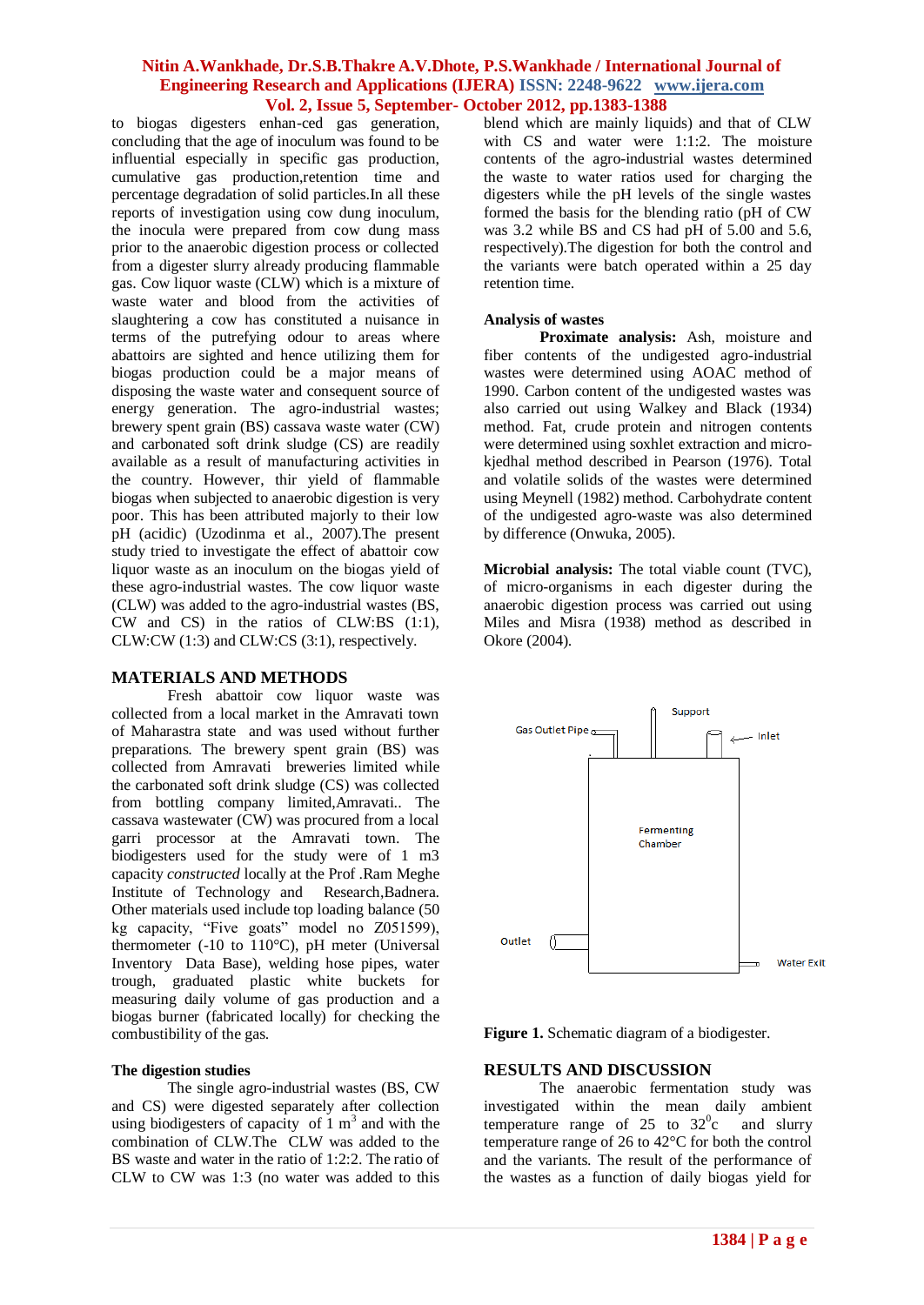both control and the variants are shown in Figure 1.For the single wastes, the brewery spent grain (BS) commenced biogas production within 36 h while the carbonated soft drink sludge (CS) started production after 36 h post-charging period as shown on the same figure. The cassava waste water (CW) did not produce any bio- gas.This is as a result of the low pH of the system (3.2). The brewery spent grain had lag period of 22 days while the carbonated soft drink sludge had lag period of 10 days.Flammable gas production from the CS system stopped after one and half weeks. This is attributed to the drop in pH from 5.60 to 5.20 resulting to high acidity of the system.



**Figure 2.** Daily biogas yield of agro-industrial wastes supplement with abattoir cow liquor.  $BS =$ brewery spent grain,  $CW =$  cassava waste water,  $CS$  $=$  carbonated soft drink sludge, and CLW  $=$  cow liquor waste. The wastes were combined in the ratios: CLW:BS (1:1), CLW:CS (3:1) and CLW:CW (1:3).

**Table 2.** Physico-chemical properties of undigested agroindustrial wastes blended with cow liquor waste.

| <b>Parameter</b>    | <b>CLW:BS</b> | <b>CLW:CW</b> | <b>CLW:CS</b> |
|---------------------|---------------|---------------|---------------|
| Total solids (%)    | 93.06         | 97.45         | 92.51         |
| Volatile solids (%) | 12.14         | 10.26         | 12.75         |
| Carbon (%)          | 5.70          | 3.00          | 2.66          |
| Crude nitrogen (%)  | 0.22          | 0.10          | 0.130         |
| Crude protein (%)   | 1.38          | 0.63          | 0.813         |
| C/N ratio           | 26.00         | 30.00         | 20.50         |
| рH                  | 6.43          | 4.57          | 6.50          |

 $BS =$  brewery spent grain,  $CW =$  cassava waste water, CS = carbonated soft drink sludge, and CLW  $=$  cow liquor waste. The wastes were combined in the ratios: CLW:BS (1:1), CLW:CS (3:1) and CLW:CW (1:3).



**Figure 3**.Cumulative gas yield from abattoir liquor waste and agro industrial wastes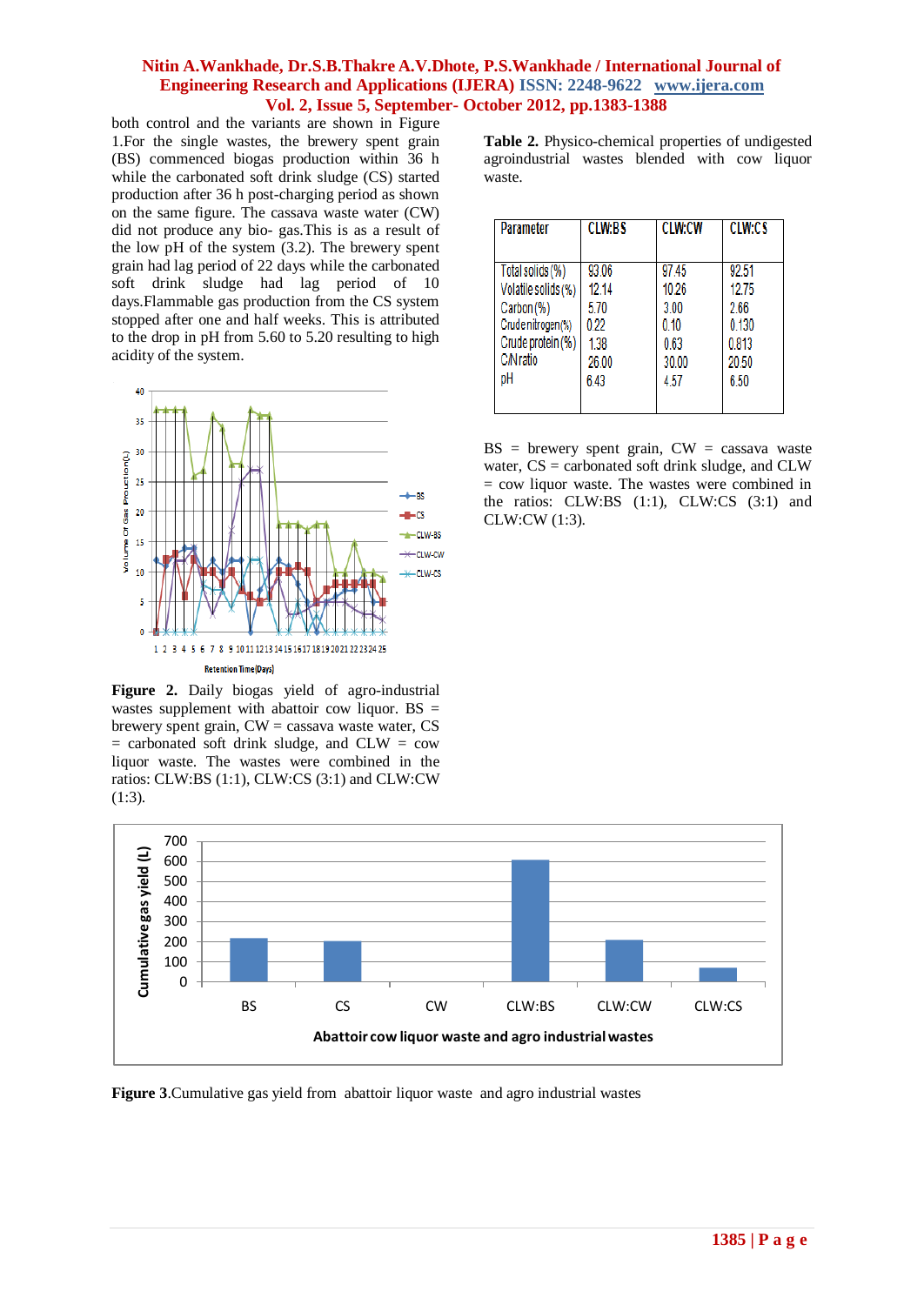

.

**Figure 4.**Mean volume of gas yield from abattoir cow liquor waste and agro industrial wastes

The mean volume and cumulative biogas yield of the systems used for the control is shown in Table 3 and figure 3 and 4.The CS system stopped flammable gas production due to unfavorable environment for the methane producing bacteria. The methanogens are slow growth obligate anaerobes that are highly pH sensitive and survive optimally within the pH range of 6.5 to 7.5 and in some instances up to 8.5 (FAO/CMS, 1996). The pH of a digester system is a function of the volatile fatty acid concentration, bicarbonate alkalinity of the system and amount of CO2 produced (Chawla, 1986). Research report of Sahota and Singh (1996) indicated that gas production was significantly affected when pH of slurry decreased to 5.0 due to reduction in methanogenic activity of the digester system. Their observation supported the trend that was obtained in this study for the CS digester system. Blending the CS waste with the CLW having a pH of 8.10significantly improved the pH (6.5) to enable the anaerobic digestion to take place (Table 2). For the waste blends, gas production commenced within 36 h of charging CLW:BS while CLW:CW blend started gas production after 48 h and CLW:CS blend commenced gas production 5 days post charging period. The blending of CLW with CS was expected to reduce the lag period since the pH was increased from 5.60 to 6.5. The lag period for BS, CW and CS blended systems were 7,10 and 9 days respectively,while their cumulative biogas yields are as shown in Table 3. The CLW:BS blend had the shortest lag period with highest amount of cumulative gas volume (Table 3). The apparent good performance of CLW:BS blend during the anaerobic digestion could be accounted for by the results of the physico-chemical properties (Table 2). Those properties such as volatile solids (which are the biodegradable portion of the waste), carbon to nitrogen ratio (C/N ratio) and pH at charging (6.43) were high enough for the bioactive microbes to start the digestion process. Carbon and nitrogen source affect the growth of microorganisms and consequently biogas production. Table 4 also shows that the total via-ble microbial count was the highest for that blend during the digestion period. The C/N ratio of the CLW:BS and CLW:CW was at the upper limit of the optimum C/N ratio suggested by (Kanu, 1988; Anonymous, 1989), to be in the range of 20 to 30:1. The CLW:CW undigested waste blend had lower carbon content and the lowest pH at the point of charging which may have contributed to the lower value of cumulative gas yield and shorter retention time. This system produced flammable gas on the 9th day of the digestion period and was at the peak by the 10th to  $12^{th}$  day after which flammable gas production stopped from 15th day (Figure 2). There was consequent reduction in volume of biogas yield (at pH 5.40 ) on daily basis till the end of the digestion study. The CLW:CS blend had the shortest retention time (biogas production stopped completely on the 19th day). (Figure 2), it also had the lowest cumulative volume of gas production. The pattern of gas production indicated that CLW was not a good inoculum for CS waste since; commencement of gas production for the system delayed up to the 5th day after charging the digester. Again, the volume of gas produced was low until at the point of gas flammability when gas production became relatively high (10th to 12th day). After this day, it started reducing until the death of the methanogens by the 19th day of the digestion process. The pH at this point was reduced to 5.0. This performance may be attributed to the low level of carbon, C/N ratio, other nutrients like protein (Tables 2)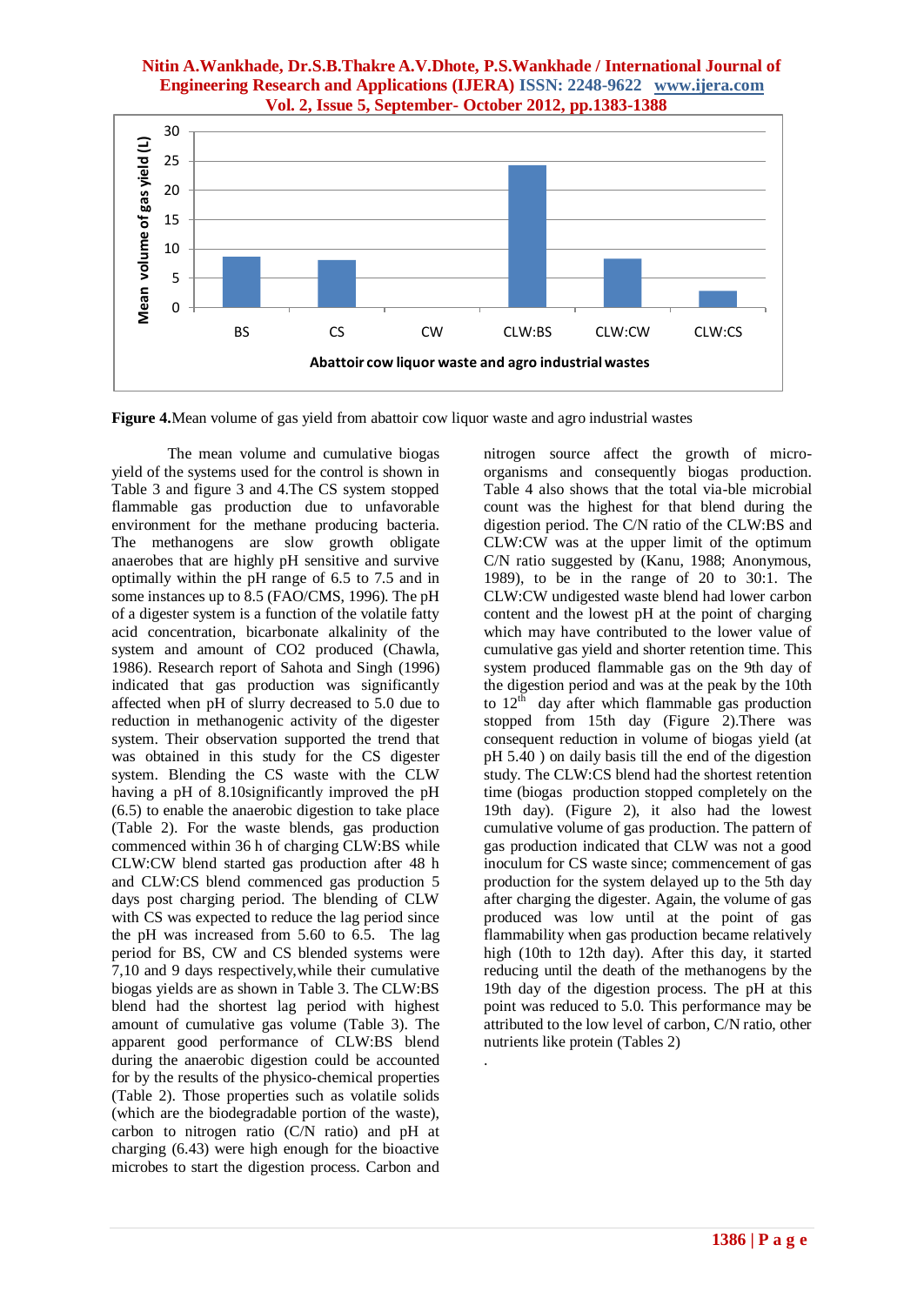**Table 3.** Lag periods, cumulative and mean volume of gas yield for single organic wastes and cow liquor waste blends.

| <b>Parameters</b>                           | BS          | CS          | <b>CW</b>  | <b>CLW:BS</b> | <b>CLW:CW</b> | <b>CLW:CS</b> |
|---------------------------------------------|-------------|-------------|------------|---------------|---------------|---------------|
| Lag period (days)<br>Cumulative gas         | $22 \,$     | 10          | Nil        |               | 10            | ٥             |
| yield(L)<br>Mean volume of<br>gas yield (L) | 218<br>8.72 | 203<br>8.12 | Nil<br>Nil | 607<br>24.28  | 209<br>8.36   | 71<br>2.84    |

## **CONCLUSION**

The addition of abattoir cow liquor waste to the agro industrial wastes had significant effect on the brewery spent grain. Cassava waste water which could not produce biogas alone was able to produce when inoculated with the CLW. This suggests that improving the initial pH at the point of charging could further enhance the rate of biogas production. However, the effect on the carbonated soft drink sludge was negative in terms of cumulative gas yield, onset of gas flammability, retention time and. Overall results indicate that cow liquor waste is a very good inoculum for BS waste in the enhancement of flammable gas production. The inoculum- treated brewery spent grain can therefore be a rich source of energy generation to brewery industries for heating/ lighting purposes and electricity supply in their various factories. Further work on the optimal blending ratio of CLW with CS to achieve the right pH for anaerobic digestion of this blend will constitute a separate report.

## **REFERENCES**

- [1] Anonymous (1989). A handbook of the Asian -pacific regional biogas research-Training center, Chengdu, China. Operating conditions of Biogas fermentation. pp. 58–59.
- [2] AOAC (1990). Official Methods of Analysis: Association of Analytical Chemists. 14th Ed; Washington, USA, 22209.Chawla OP (1986). Advances in Biogas Technology. Indian Council of Agricultural Research, New Delhi, p. 144.
- [3] Energy commission of Nigeria (1998). Rural renewable energy needs and five supply technologies. pp. 40 -42.
- [4] Ezeonu FC, Udedi SC, Okonkwo CJ, Okaka ANC (2002). Studies on brewers spent grain bio-methanation: 1. Optimal conditions for anaerobic digestion. Nig. J. Renewable Energy*.* 10: 53– 57.
- [5] FAO/CMS (1996). A system approach to biogas technology; From "Biogas technology a training manual for extension". p. 5-9.
- [6] Fulford D (1998). Running a biogas program: A hand book. Intermediate technology publications, .Southampton Row, LondonWCIB 4HH, UK. pp. 30-31.
- [7] Hashimoto AG, Chen YR, Varel VH (1980). Theoretical aspects of methane production: State-of-the-Art. In<br>proceedings "Livestock waste: A proceedings "Livestock waste: A renewable resource. 4th International symposium on livestock wastes. ASAE. pp. 86–91.
- [8] Kanu C (1988). Studies on Biogas production of fuel solid waste. Nig. J. Biotechnol. 6: 90-96.
- [9] Kanwar S, Guleri RL (1994). Influence of recycled slurry filtrate on biogas production in anaerobic digestion of cattle dung. Biogas Forum 57: 21- 22.
- [10] Maishanu SM, Maishanu HM (1998). Influence of inoculum age on biogas generation from cow dung. Nig J. Renewable Energy, 6 (1& 2): 21 -26.
- [11] Meynell PJ (1982). Methane. Planning a digester. Prison Stable Court.Clarington, Dorset. Sochen Books, p.3
- [12] Okore VC (2004). Surface viable count. A standard laboratory technique in Pharmaceutics and Pharmaceutical microbiology. 2nd Edition. El' Demark publishers. Pp  $24 - 26$ .
- [13] Onwuka GI (2005). Food analysis and instrumentation (Theory and practice). Naphathali prints, Nigeria, pp.95-96.
- [14] Pearson D (1976). The chemical analysis of foods. 7th Edition. Churchill Livingstone. New York. pp. 11-12, 14-15.
- [15] Preeti RP, Shivaraj D, Seenayya G (1993). Indian J. microbial. 33: 185 -189.
- [16] Ramasamy K, Nagamani B, Sahul HM (1990). Tech Bull; fermentationlaboratory, Tamil Nadu Agricultural University, Coimbatore, 1: 91.
- [17] Sahota P, Singh A (1996). Res. Dev. Rep. 13: 35-40.Uzodinma EO, Ofoefule AU, Eze JI, Onwuka ND (2007). Biogas production from blends of agro-industrial wastes. Trends in Appl. Sci. Res. 2(6): 554–558.
- [18] Walkey A, Black LA (1934). An Examination of the Degtjareff method for determining soil organic matter and proposed chromic acid titration method. J. Soil Sci. 37: 29-38.
- [19] Wantanee A,Sureelak R (2004), Laboratory Scale experiments for biogas production from cassava tubers.The Joint international